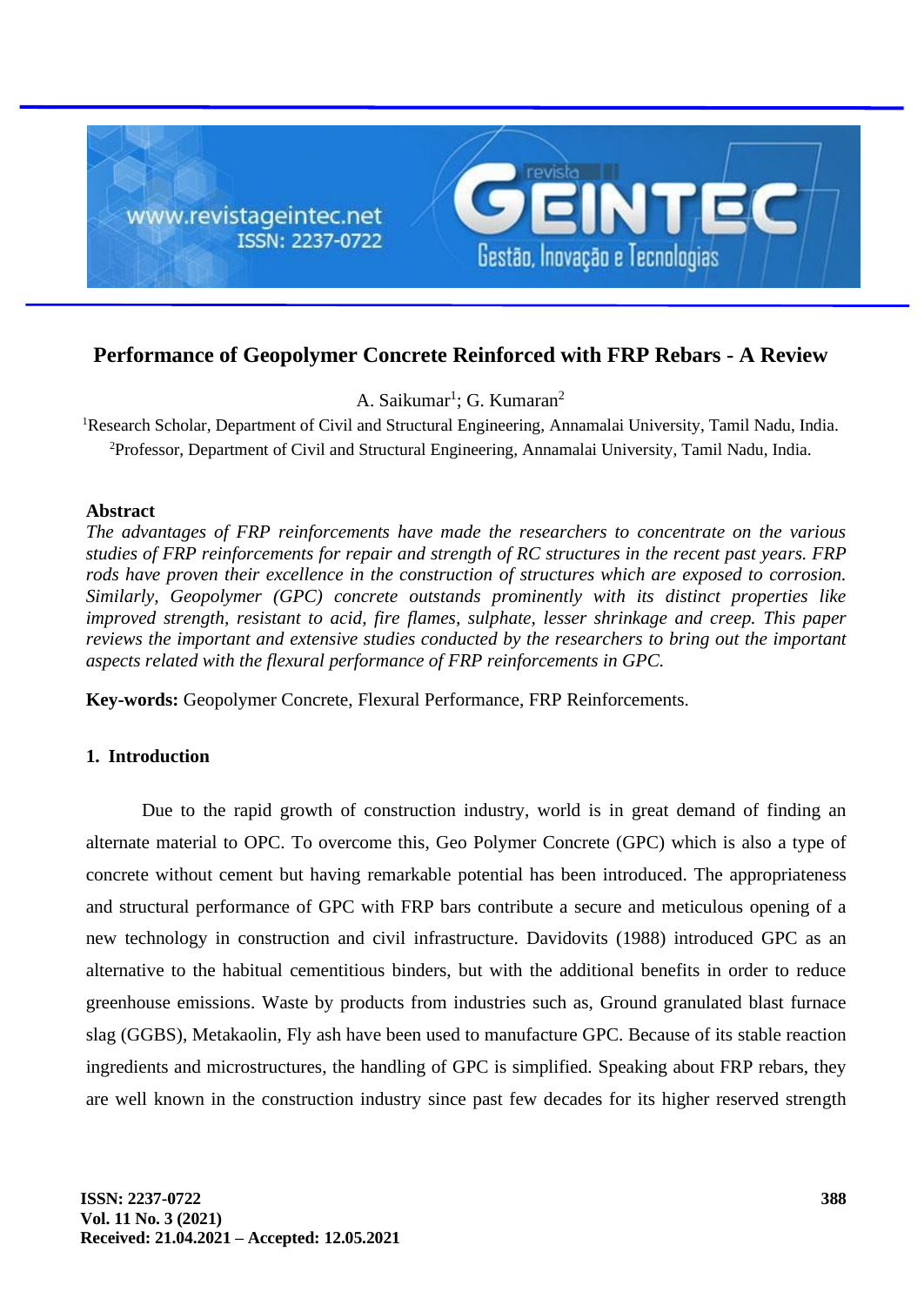and distinct properties. In this study, some of the works rendered by the researchers on the properties and performance of GPC reinforced with FRP rebars have been reviewed.

### **2. Review on Properties of FRP Rebars**

In recent years, FRP rebars has been projected as reinforcing material. FRP rebars consist reinforcing fibres to impart strength and matrix to clutch the fibres in the exact position, giving the composite material its structural integrity. Revolutionary research on fiber-reinforced polymer (FRP) composites has been started at the Swiss Federal Laboratories for Materials Testing and Research, or EMPA. Though the cost of FRP is very high nearly two to three times that of steel, the inherent properties of FRP such as corrosion restance, higher tensile strength and lower density, effortless handling by labours highlighted in the construction of special structures subjected to aggressive environments [1,2,4,15,17].

FRP rebars posses distinct characteristics like corrosion resistant, less density, higher reserved strength in the direction of fibres, Lower modulus of elascticity when compared to steel rebars. They are brittle in nature and show linear elastic response. The modes of failure depend on the type and volume fraction of fibres and resin. GFRP rebars have higher tensile strength, compressive strengths, durability, and electromagnetic permeability. Upto the failure point FRP rods show signs of a linear elastic behaviour. The type and volume percentage of fibres contribute lower elastic modulus to the rods. The FRP rods are distinct from steel rods, in lacking of yielding nature at the failure stage and exhibiting the rupture of rods. Some of the important Properties of GFRP rebars addressed by few researches are shown in Table 1

| $\frac{1}{2}$ . The position of $\frac{1}{2}$ . The state $\frac{1}{2}$ |                                     |                      |                  |                      |  |  |  |  |  |
|-------------------------------------------------------------------------|-------------------------------------|----------------------|------------------|----------------------|--|--|--|--|--|
| <b>Properties /Reference</b>                                            | Sivagamasundari &<br>Kumaran (2007) | <b>CSA</b><br>(2012) | Ahmadi<br>(2009) | <b>ACI</b><br>(2001) |  |  |  |  |  |
| Density $kg/mm^3$                                                       | 2560                                | 2100                 | 2500             | 2300                 |  |  |  |  |  |
| $\alpha$ (x 10 <sup>-6</sup> /°C)                                       | 9                                   | $6 - 10$             |                  | $6-10$               |  |  |  |  |  |
| Tensile strength (MPa)                                                  | 690                                 | 1080                 | 1700             | 1800                 |  |  |  |  |  |
| Longitudinal modulus (GPa)                                              | 68                                  | 39                   | 73               | 69-90                |  |  |  |  |  |
| <b>Strain</b>                                                           | 0.01                                | 0.5                  |                  | 0.45                 |  |  |  |  |  |
| Poisson's ratio                                                         | 0.22                                | 0.28                 |                  | 0.3                  |  |  |  |  |  |
| <b>Longitudinal Compressive</b><br>strength (MPa)                       | 415                                 | 620                  |                  | 840                  |  |  |  |  |  |

Table 1 - Properties of GFRP Rods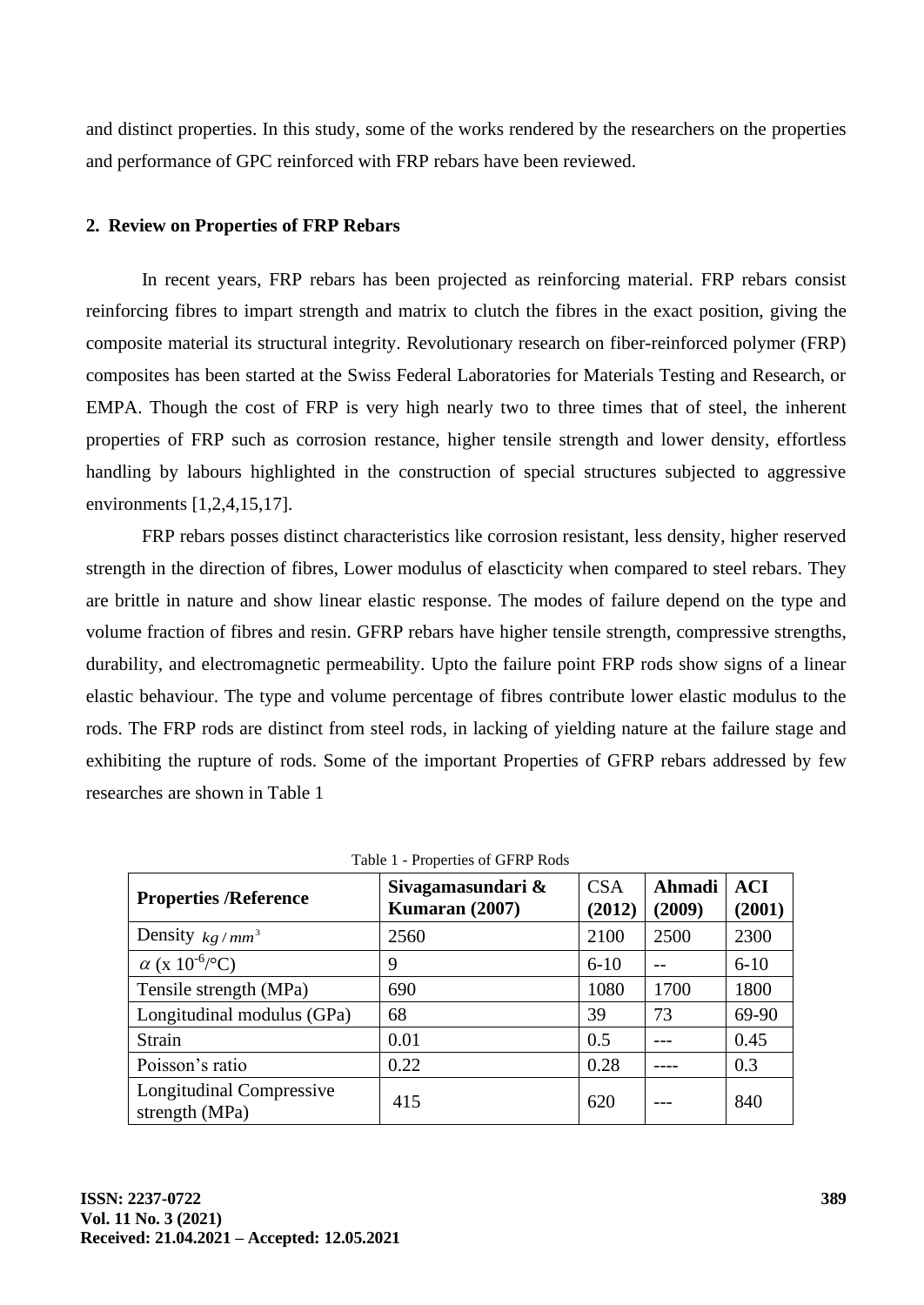#### **3. Review on Properties of GPC**

Geo Polymer Concrete (GPC) in construction is a challenging solution to decrease emission of CO<sup>2</sup> which seems to be a major problem in the production Ordinary Portland Cement (OPC). The main source materials to form GPC are fly ash and slag which are considered as industrial wastes instead of cement(3,5-14). The schematic formation of polycondensation material by alkali into poly (sialatesiloxo) [A] and the formation of geopolymers with the release of water[B] is shown in Fig.1 Water is just added to enhance the workability during manipulation just resembling the hydration process in OPC. Similar to OPC, the coarse and fine aggregates are mixed to these ingredients to produce GPC with the help of alkali-activated polymeric reaction of alumina-silicate source materials. The desirable strength can be achieved by proper mixing of ingredients to impart very apparent properties (17-19). Some of the research works that have been carried out on GPC were reviewed in this section.

Fig. 1 - Schematic Formation of GPC  
\n
$$
n(Si_2O_5, Al_2O_2) + nSi_2 + nH_2O \xrightarrow{NaOH, KOH} n(OH)_3 - Si - O - \overline{Al} - O - (OH)_3
$$
 (OH)  
\n $(OH)_2$   
\n $n(OH)_3 - Si - O - Al - O - (OH)_3 \xrightarrow{NaOH, KOH} (Na^+, K^+) - (Si - O - Al - O - Si - O -) + nH_2O$  ----(B)  
\n $\downarrow$   
\nO O

Lloyd, (2010) has listed the influencing factors on strength of GPC as temperature kept on curing, shape of aggregate, moisture content, procedure of preparation and grading of ingredients with some recent applications of geopolymer concrete. Antony Jeyasehar et al. (2013) have compared the mechanical properties of GPC such as compressive strength, split tensile strength and flexural strength with that of OPC. It has been observed that the strength of Geopolymer Concrete raised with enhance in Alkali –Activator Solution / fly ash ratio up to 0.5 and also, the strength of Geopolymer Concrete will be enhanced with increasing molarity of NaOH.

Zhijie Huang (2020) used the GPC subjected to ambient curing. The alkaline solution used was a mixture of 12 M sodium hydroxide (NaOH) and commercial D-grade sodium silicate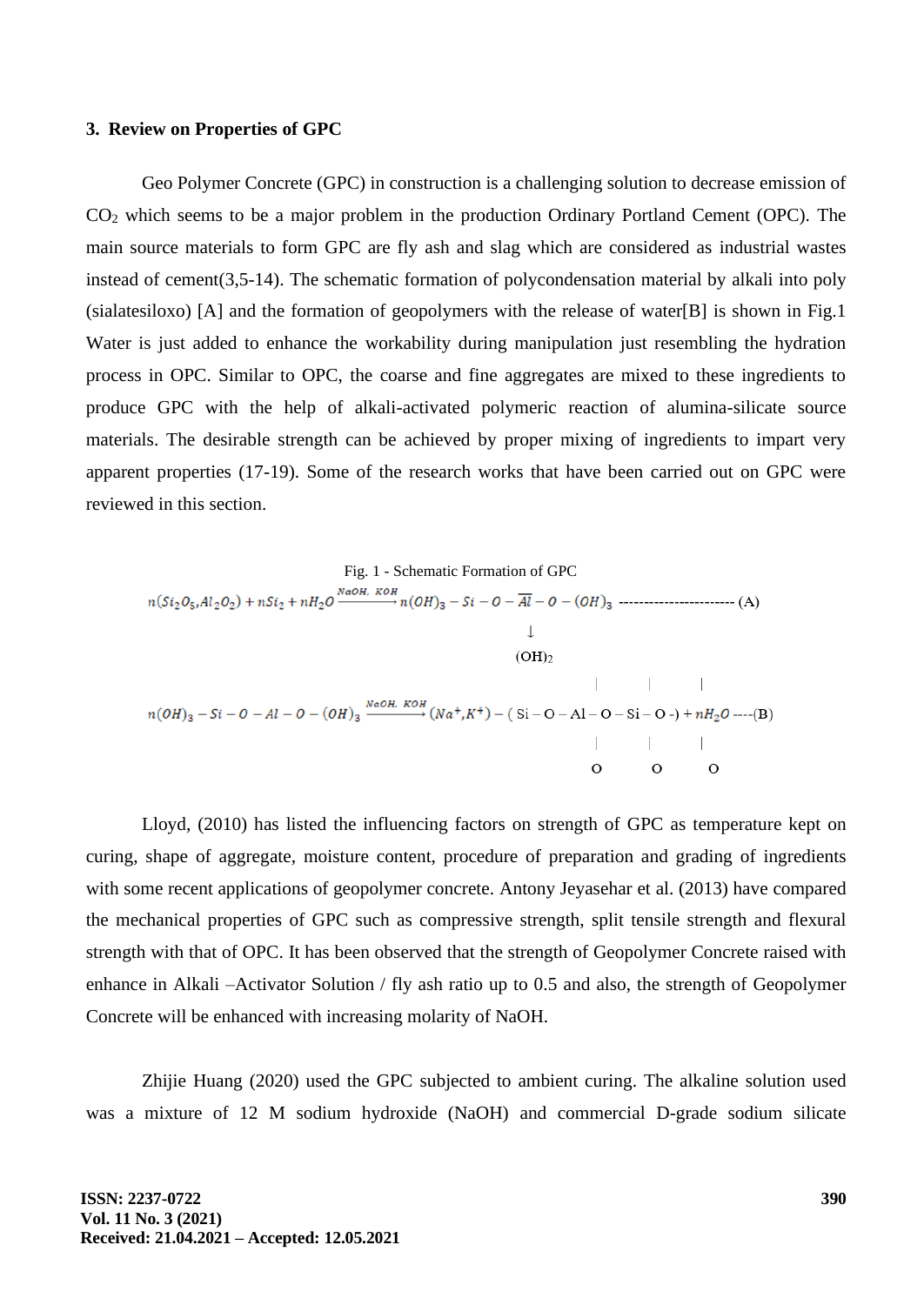(Na2SiO3) solution. The mix proportions of M40 grade of GPC has been proposed as shown in Table 2.

|      | Coarse agg   Fine aggregate | <b>Binder</b> |    | Alkaline Solution   Alkaline solution                 |      |                |  |
|------|-----------------------------|---------------|----|-------------------------------------------------------|------|----------------|--|
|      |                             |               |    | $\mid$ Fly ash $\mid$ GGBS $\mid$ Na2SiO3 $\mid$ NaOH |      | / Binder ratio |  |
| 1196 | 644                         | 360           | 40 | 173.7                                                 | 59.4 | 0.6            |  |

Table 2 - Trial Mix Proportions of M40 GPC

Hemn Qader Ahmed (2020) used sodium silicate solution (Na2SiO3) and sodium hydroxide (NaOH) pellets with 98% limpidness. Low calcium fly ash type F, Coarse aggregate of size 9.52 mm and fine aggregates were used. To enhance the workability sulfonated naphthalene formaldehyde was used as superplasticiser. The variables considered for the GPC 13 trail mixes given in Table .3 were 1. molarity of sodium hydroxide (M), 2. alkaline-fly ash ratio and 3. water-binder ratio. The water– binder ratio was calculated as follows; the amount of water in sodium silicate solution, sodium hydroxide solution, and additional water was divided by the solid parts in sodium silicate solution, sodium hydroxide solution and fly ash.

| <b>Mix</b> | $G(Kg/m^3)$ | $S(Kg/m^3)$ | FA<br>$(Kg/m^3)$ | M  | S/S | A/F  | $\mathbf C$<br>$(Kg/m^3)$ | EW<br>$(Kg/m^3)$ | $SP\%$<br>(Kg/m <sup>3</sup> ) | W/B<br>ratio | W/C<br>Ratio | Compressive<br>Strength, f'c<br>(Mpa) |
|------------|-------------|-------------|------------------|----|-----|------|---------------------------|------------------|--------------------------------|--------------|--------------|---------------------------------------|
| 101        | 1230        | 660         | 400              | 12 | 2.5 | 0.45 |                           | $\Omega$         | 3                              | 0.2145       |              | 45.5                                  |
| 102        | 1230        | 660         | 400              | 12 | 2.5 | 0.45 |                           | 32               | 2                              | 0.3017       |              | 39.5                                  |
| 103        | 1230        | 660         | 400              | 12 | 2.5 | 0.45 |                           | 14               | 2                              | 0.2511       |              | 47.5                                  |
| 104        | 1230        | 660         | 400              | 12 | 2.5 | 0.45 |                           | 48               | 2                              | 0.3502       |              | 26.8                                  |
| 105        | 1230        | 660         | 400              | 16 | 2.5 | 0.45 |                           | 36               | 2                              | 0.3009       |              | 39.4                                  |
| 106        | 1230        | 660         | 400              | 8  | 2.5 | 0.45 |                           | 27               | 2                              | 0.3019       |              | 24.6                                  |
| 107        | 1230        | 660         | 400              | 8  | 2.5 | 0.45 |                           | 43               | 2                              | 0.3504       |              | 19.5                                  |
| 108        | 1230        | 660         | 400              | 8  | 2.5 | 0.4  |                           | 50               | 2                              | 0.3512       |              | 12.9                                  |
| 109        | 1230        | 660         | 400              | 8  | 2.5 | 0.35 |                           | 57               | 2                              | 0.3521       |              | 10.4                                  |
| 110        | 1230        | 660         | 400              | 12 | 2.5 | 0.45 |                           | 38               | 2                              | 0.3195       |              | 34.5                                  |
| 111        | 1230        | 660         |                  |    |     |      | 400                       |                  |                                |              | 0.3          | 52.2                                  |
| 112        | 1230        | 660         |                  |    |     |      | 400                       |                  |                                |              | 0.4          | 36.1                                  |
| 113        | 1230        | 660         |                  |    |     |      | 400                       |                  |                                |              | 0.5          | 25.7                                  |

Table 3 - Trial Mix Proportions and Results

 $G$  – Coarse Aggregate, S – Sand, FA- Flyash, M- Morality of Sodium Hydroxide, S/S – Sodium silicate- Sodium hydroxide Ratio, A/F- Alkaline Flyash Ratio, C- Cement, EW- Extra Water, SP- Super Plasticizer, W/B- Water Binder Ratio, W/C – Water cement Ratio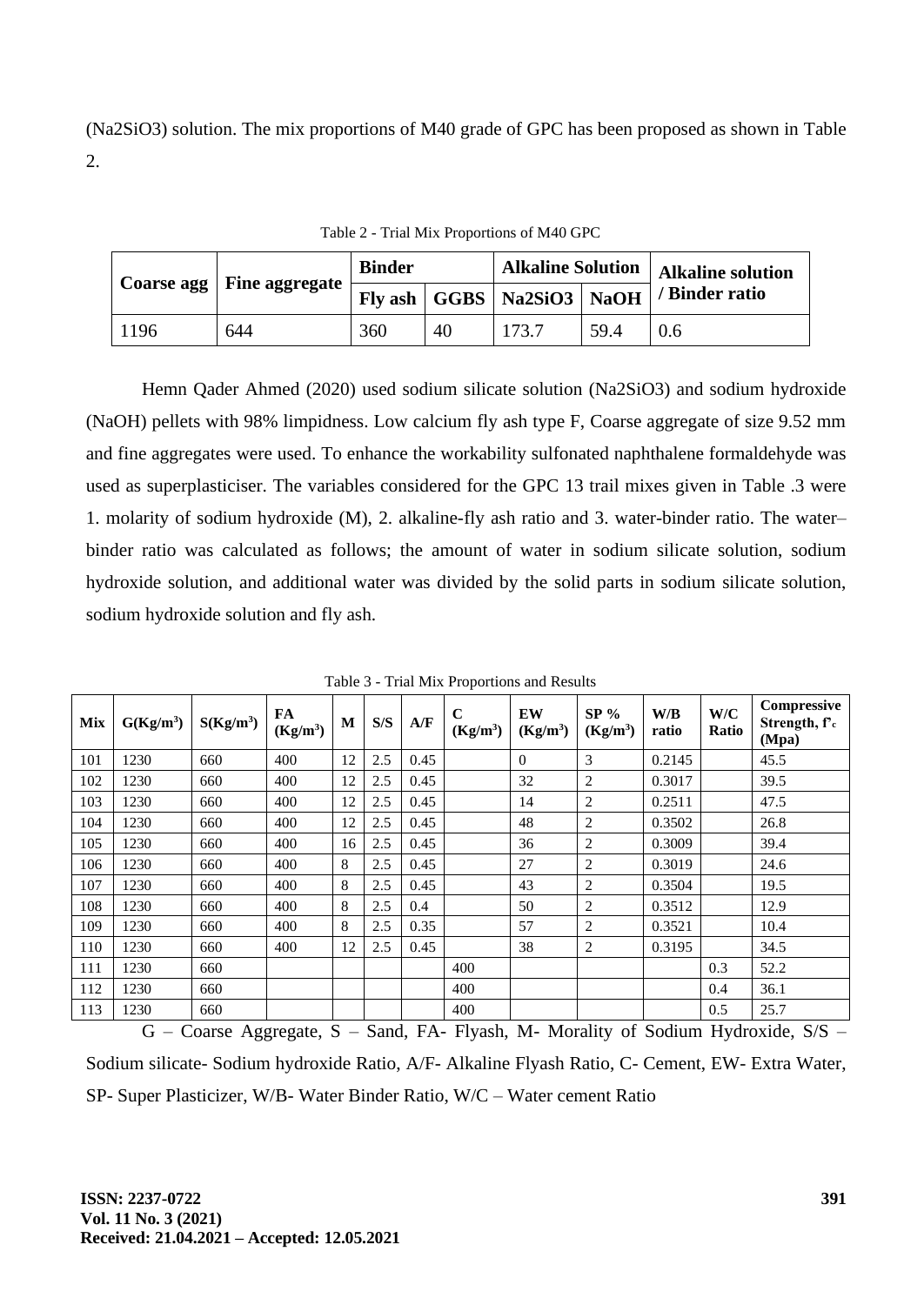### **4. Review on Flexural Behaviour of FRP Rebars in GPC**

Since the distinct brittle linear elastic behaviour of FRP rebars does not allow the existing guidelines of conventional flexural members in predicting its performance exactly, the experimental validations are required. The empirical equations involved in limit state design which is used in the conventional members are to be modified after the experimental examination. GPC reinforced with FRP bars provides an enhanced construction process with high robustness, and passable strength.

Maranan et al. (2015) investigated the flexural capability of GFRP reinforced GPC beams and concluded that the size of bar had no prominent effect on the flexural capacity of the beams. On increasing rebar ratio, the serviceability behaviour of beam increases (Maranan et al. 2015). Shear behaviour of GPC beams reinforced with GFRP rebars and stirrups have also been studied by Maranan et al. 2017 accomplishing that the GFRP stirrups enhances both the shear strength and deflection capacity of the beams by approximately 200%.

Hemn Qader Ahmed (2020) cast twelve beams out of which nine GFRP-RGPC and three GFRP-ROPC beams and tested under two-point loading test over an active span of 2000 mm. All beams have the same height 300 mm and width 160 mm. For all the beams a clear cover of 20 mm was used. Three different rebar ratios (*ρf*<*ρfb*, *ρfb*<ρf< 1.4 *ρfb* and *ρf*> 1.4 *ρfb*) in order to observe the different modes of failure, three different compressive strengths (20MPa,35 MPa and 50 MPa) and two types of concrete (OPC-Ordinary Portland Cement concrete and GPC-Geo polymer concrete) have been taken as variables. All beams were simply supported. GFRP rebars and steel rebars of 6 mm diameter were used for all beams as main longitudinal reinforcements. To prepare GPC low calcium flyash type F, aggregates satisfying ASTM C33,2003 were used. To enhance the workability, Sulfonated naphthalene formaldehyde was used as superplasticiser along with an optimum water binder ratio of 0.25. It was noted that the relative amount of rebar had a remarkable effect on both first cracking and ultimate loads.

It has been observed that both the deflection and initial cracking load were increased with the compressive strength. Four different types of failure were observed. Beams reinforced with *ρf*<*ρfb* suffered tension failure of GFRP bars; beams reinforced with *ρf*<*ρfb* failed due to tension failure of GFRP bars followed by a compressive failure of the top concrete part; beams reinforced with *ρf*>*ρfb* subjected to debonding of GFRP from the concrete at the bottom of the beam. on increasing the compressive strength, the deflections of the beams was considerably reduced with less number of crack widths.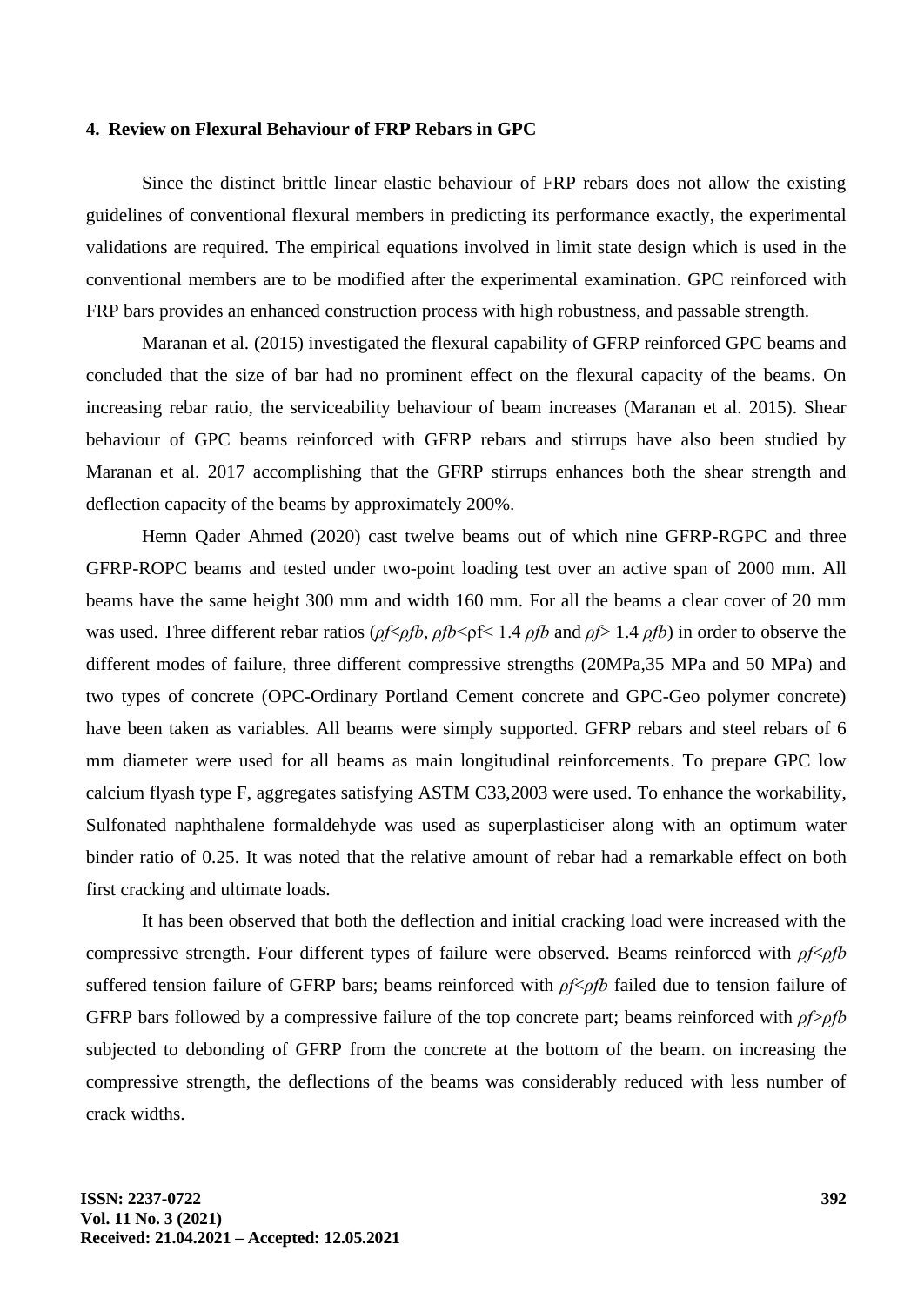M. Ratnasrinivas et al. (2020) examined the flexural behavior of the beams with different molars of NaOH solution. Ambient curing has been carried out for the beams of size 1000 mm  $\times$  150  $mm \times 150$  mm achieving M40 grade. It has been observed that GPC gives higher strength than OPC beams with a higher reserved load deflection performance. The flexural mode of failure has been occurred with the cracks generated from the tension zone to the compression zone.

# **5. Conclusions**

From the literature, it has been observed that

- 1. GPC is termed as cement free concrete and the extensive researches confront it as a challenging replacement for OPC reducing Global Warming.
- 2. Various studies contribute the development of mix design in order to enhance the workability of GPC.
- 3. The flexural cracks are relatively less in GPC beams compared to RCC beams.
- 4. The flexural mode of failure occurs in the beams along with the cracks started from the tension zone to the compression zone.
- 5. The fineness of fly ash in GPC increases the compressive strength due to drop off porosity.
- 6. The load versus deflection behaviour of Geopolymer concrete structural elements are higher than the OPC structural elements.
- 7. On increasing the molarity, the load carrying capacity of GPC structural elements will increase.

### **References**

ACI 440.1R-15. (2015). *Guide for the design and construction of Concrete Reinforced with Fiber Reinforced Polymers (FRP) bars,* ACI Committee 440.Farmington Hills, MI, USA: American Concrete Institute.

Ahmadi, M.S. Johari, M. Sadighi, M. Esfandeh. An experimental study on mechanical properties of GFRP braid-pultruded composite rods M. S. *EXPRESS Polymer Letters, 3*(9) (2009) 560–568.

Antony Jeyasehar. C, G. Saravanan, M. Salahuddin and S. Thirugnanasambandam (2013). "Development of fly ash based geopolymer precast concrete elements", *Asian Journal of Civil Engineering,* 14(4), 605-615. (2013).

CSA S806-12. (2012). Design and construction of Building structures with Fiber- Reinforced Polymers, Canadian Standard Association (CSA). Canada: Ontario.

Davidovits, J. (1988). Geopolymer chemistry and properties. *In Proceedings of the 1st international conference on geopolymer '88, 1,* 25–48. Compiegne, 1–3 June 1988.